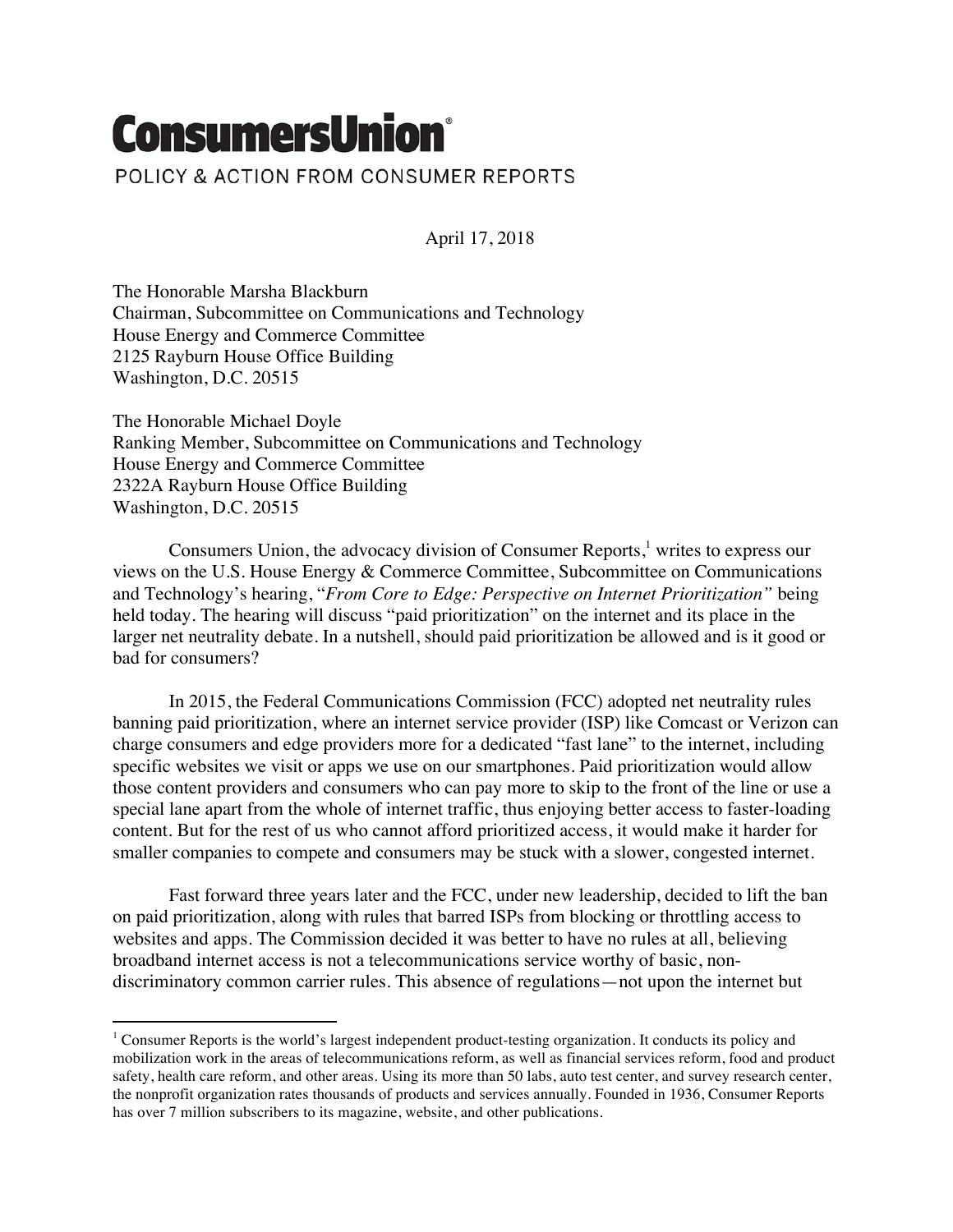upon service providers like AT&T—leaves ISPs to tinker with new business models bound by few, if any, consumer protections. And, to be very clear, nothing will stop ISPs from blocking internet traffic or erecting toll booths that will have the effect of restricting content and consumer choice.

Consumers Union has been a long-time supporter of net neutrality rules and has opposed paid prioritization for a variety of reasons. Granting ISPs the power to charge tolls for access to both consumers and content on the internet gives those same ISPs control over who wins and loses on the internet. Unlike edge providers like Amazon or YouTube, ISPs possess "last-mile" entry into consumers' homes and devices, and that represents genuine gatekeeper power in the marketplace. With many consumers only having one, or maybe two choices for broadband service, there is little option but to tolerate the fees charged by, and the business practices engaged in, (be it blocking or paid prioritization), by their ISP. And, make no mistake, the *primary* reason that ISPs want to be free to engage in paid prioritization schemes is not to benefit consumers, but to increase their bottom line.

We are sure to hear a slew of arguments in favor of paid prioritization at this hearing, many of them pushed by ISPs for years. Some might even suggest that consumers will actually want the option of paying more for new, prioritized fast connections. It is not clear exactly what these new offerings will look like. And while ISPs promise a better overall online experience with these products, it is very possible that consumers will have to pay more just to maintain the service they have today. We find it difficult to imagine how adding a new cost to access the internet will help improve the consumer experience.

Another claim pushed by the industry is that paid prioritization is necessary for dedicated internet access to service a patient's pacemaker or other telemedicine application. Without it, they argue that these services—which could also include home security monitoring systems or remote energy thermostats—will not be prioritized and get lost in the shuffle with everything else online.

This is simply false.

When the FCC adopted net neutrality rules in 2015, it carefully considered that critical services—like a medical device or autonomous vehicle sending data back and forth over the internet—required dedicated, priority access outside of the consumer or commercial internet that the rest of use on a daily basis to surf online or stream video. That's why the Commission created an exception for these "specialized services," or what is now referred to as "non-BIAS (broadband internet access service) data services." The FCC even saw that this exception could be used to facilitate important, life-saving telemedicine devices and applications. This carve-out designed for critical or emergency services came with one condition: it could not be used as a loophole to avoid the rules that applied to the larger, commercial internet.

The FCC went even further beyond the non-BIAS data service exception and allowed ISPs a more general exception by permitting "reasonable network management" to ensure that some services, (e.g., an emergency alert) could be prioritized over others. To imply that paid